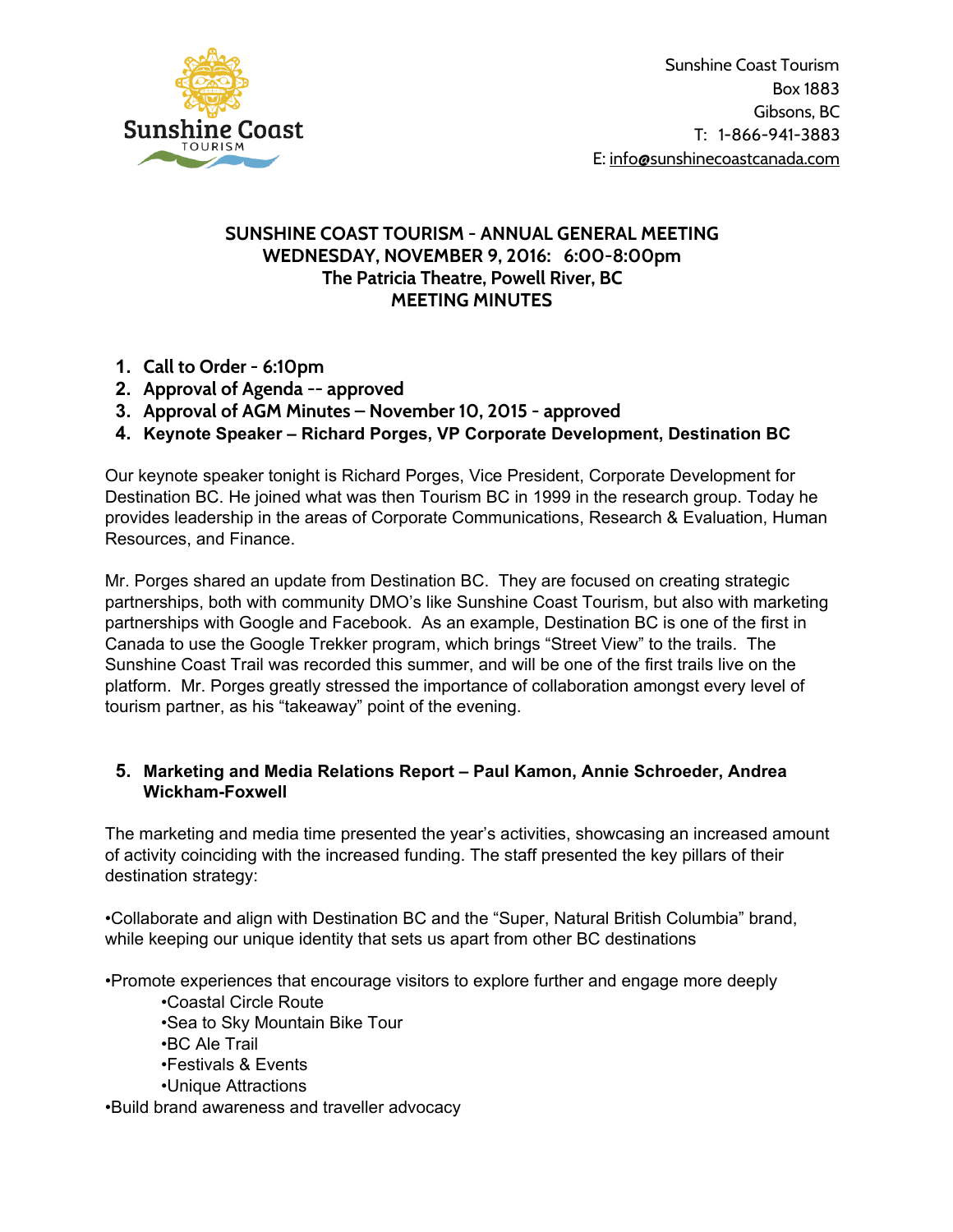•Provide leadership to our Visitor Information Centres to create a cohesive visitor experience

Highlights of the report included:

- SCT has been able to participate in sector marketing programs, including the Sea to Sky Mountain Bike campaign, the BC Ale Trail, and AHOY BC.
- Website traffic is up significantly, and plans are in place to launch a redesigned and upgraded version of the website in 2017.
- Ferry traffic to our Sunshine Coast region is up 4.8% year to date.
- Key media activities included hosting John Lee from the Lonely Planet guides, and a front page travel editorial feature and fashion shoot for WestJet Magazine.

## **6. President's Report – Celia Robben**

Celia announced that our region began collecting the MRDT on August 1, 2016, and that the first step was to hire staff. A board committee has been going through the hiring process since this summer and has just hired the first ever Executive Director of Sunshine Coast Tourism - Paul Kamon. In his replacement as Marketing Director, SCT has hired Annie Schroeder to fill this role, having worked with SCT as Marketing Assistant for several years as a contractor.

Celia reiterated that the mission of Sunshine Coast Tourism is to build a strong tourism economy consistent with the values of residents. We are committed to promoting the Sunshine Coast destination in targeted markets through a strategic, research based marketing strategy. Our strength lies in our diversity and in our ability to work together as a united region. Collaboration has been mentioned many times over the course of the evening. Ideas, talents, and contributions of all our partners will lead to much greater results than working alone. That is true not only for businesses, but for organizations and for communities. Let's strive to work together to move the entire region forward, to focus on the big picture.

# **7. Financial Report -- Treasurer, Ann Nelson**

Ann shared financial reports from our accountant, Alvarez & Co, CGA, for fiscal year 2016, (May 1 2015 - April 30, 2016). The reports showed increased revenue from memberships, member co-ops, and from Destination BC, and the same revenue as last year from our local governments. This increased revenue allowed SCT to further invest in Marketing & Media efforts, with \$180,770 spent on these activities, and a total budget of \$201,607 (the difference being spent on overhead, administration, and accounting).

Ann also explained that because our fiscal year does not align with Destination BC, our largest source of revenue, that the accountant recommended allocating for deferred revenue of \$102,356 to the next fiscal year. This money was received from Destination BC under its co-op program to be spent from April 1, 2016 to March 31, 2017, so it only had one month of overlap with our current fiscal, thus the decision to mark it as deferred revenue for the following fiscal. This shows the members equity at (\$45,220), but in reality we have \$83,733 as cash in the bank, so we have a very positive financial situation for the organization.